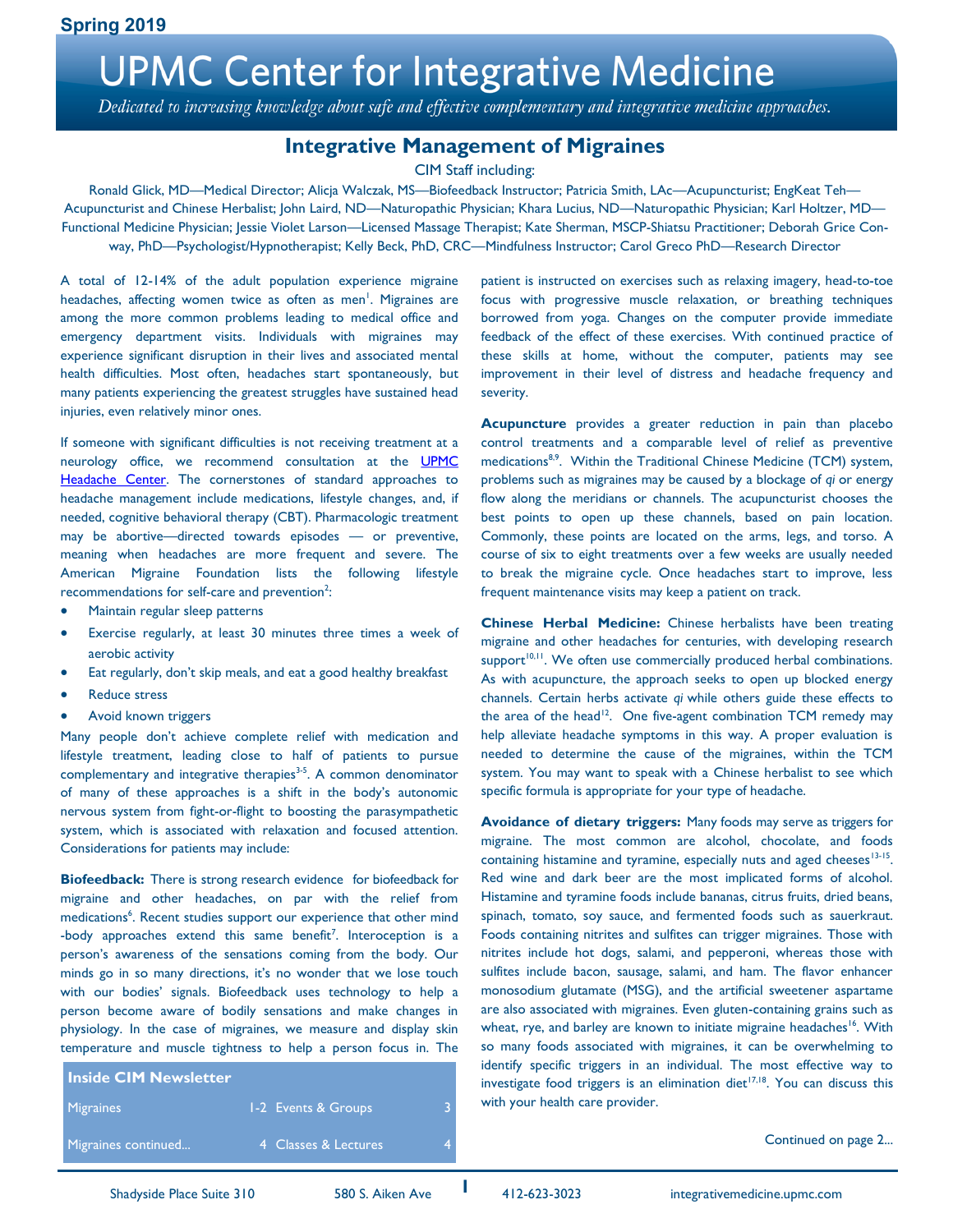Dedicated to increasing knowledge about safe and effective complementary and integrative medicine approaches.

**Judicious use of supplements:** Several supplements may be helpful for people with migraines<sup>19</sup>. A dose of 500-600mg daily of magnesium may help prevent migraine headaches, possibly by altering blood flow in the brain<sup>20</sup>. Also consider a combination of fish oil and curcumin—an anti-inflammatory extract from turmeric. Two clinical trials found that taking this combination for two months reduced migraine frequency and inflammatory markers<sup>21,22</sup>. Lastly, melatonin has been found to prevent migraines at doses ranging from 2 to 4 mg at bedtime daily<sup>23</sup>. Be sure to discuss this with your physician and health care team, since many supplements interact with medications or may not be appropriate for every individual.

**[Functional Medicine](https://www.upmc.com/-/media/upmc/services/integrative-medicine/documents/upmc-cim-newsletter-winter-2015.pdf?la=en&hash=D8E89E9A5596D35163ECAD1658ACC7E9A95A0802)**: Within this model, we seek to identify triggers or perpetuating factors that contribute to the migraines<sup>24</sup>. Concerns that may be addressed include:

- Genetic factors, which govern steps in metabolism
- Life stressors, traumatic experiences, and other physical or psychological challenges
- Food sensitivities and nutrient deficiencies
- Problems involving the gut including microbial imbalance, nutrient deficiencies, and impaired intestinal integrity (leaky gut)
- Toxic exposures such as pesticides and heavy metals
- Chronic infection, inflammation, and disturbance in the body's immune system
- Imbalance of blood sugar or hormonal regulation

As in other areas of medicine, diagnosis is clinical, based on symptoms and chronology, along with the judicious use of specialty lab tests. Treatment can include exercise and purposeful movement; specific nutrients; regulation of sleep cycle; work on stress management; and psychotherapy to heal emotional traumas.

**Craniosacral Therapy** (CST) is a gentle massage modality which may help migraines regardless of the cause<sup>25</sup>. The therapist engages with the cranium and surrounding structures to relieve tension and balance the flow of cerebrospinal fluid<sup>26</sup>. This modality can be combined with other traditional massage techniques. The vagus nerve is a key part of the parasympathetic system, and CST can stimulate this pathway, allowing deep relaxation<sup>27</sup>. Often, through massage of the head and adjacent muscles, clients describe a release sensation that continues to loosen over the hours that follow and may provide immediate reduction of migraine symptoms. We think about craniosacral therapy for head and face pain associated with concussion,  $temporomandibular joint (TMJ)$  difficulties, and sinus problems $^{28}$ .

**Shiatsu for relief and self-care:** Shiatsu, the Japanese form of acupressure, provides another option for relieving migraine pain and reducing headache frequency<sup>29</sup>. This technique uses the same energy meridians or channels in the body that are treated in acupuncture. We think of it as acupuncture without the needles and with the relaxing benefits of massage. Gentle calming pressure is used selectively along the meridians to clear tension from the head, neck, and face. The Shiatsu practitioner treats specific acupoints, based on the location of the head pain. These techniques draw tension down and away, smooth the energetic flow, and support overall wellness of the

whole-body system. Self-Shiatsu can prevent more severe headaches and help manage them when they occur. The Shiatsu practitioner can teach a person specific points to use for pain relief and relaxation effect.

**Cognitive behavioral therapy (CBT)** addresses the negative inner dialogue which may exacerbate pain. Thoughts such as "It's bound to get worse," "I'll have to miss work again," and other beliefs that catastrophize the experience, add yet another layer of distress. These notions are addressed by making the patient aware of their unhelpful thinking and reframing these reflections into a more neutral interpretation. Removing the adverse emotion allows for a more hopeful frame of reference. CBT has a strong research evidence base for management of chronic pain conditions, including migraines<sup>30</sup>.

**Medical hypnosis** is another well-researched intervention that has been shown to lessen pain, with potential benefit for migraines<sup>31-33</sup>. This strategy uses focused awareness and imagery to decrease or block pain via the subconscious mind. At times an unconscious block or past trauma may be contributing to the problem. If this is the case, an exploration using a trance state to enhance insight or resolve conflict may be beneficial. Otherwise, the hypnosis session focuses on direct and indirect suggestions to modify pain. The unconscious mind may be instructed to reinterpret, minimize, or turn off the pain. The therapist uses metaphor, focusing on qualities such as color, texture, and temperature, to dilute or modulate the pain. Such metaphors may include imagery of turning down a dial from a high to low setting, a vice unwinding or loosening, or color changing from hot red to cool blue. Like other mind-body activities, it is important to practice outside of therapy. A posthypnotic suggestion helps patients get back into a trance or relaxed state and employ the techniques such as imagery on their own. This conditions them to reenter the hypnotic state as needed to be comfortable.

**Mindfulness practice:** Mindfulness has been defined as "paying attention, on purpose, in the present moment without judgment or reaction"<sup>34</sup>. Mindfulness practice assists individuals with the cultivation of body awareness, which can be helpful in identifying prodromal symptoms to a migraine. Prodromal symptoms mark the start of a migraine but occur prior to the onset of pain. Examples include sensitivity to light, sound or noise, excessive yawning or fatigue, neck pain or stiffness, mood swings, food cravings, and excessive hunger<sup>35</sup>. When prodromal symptoms are identified, migraineurs are able to choose abortive treatments to treat the migraine sooner and more effectively. Dr. Kelly Beck, a Mindfulness Based Stress Reduction teacher at the Center, uses regular mindfulness meditation to manage her chronic migraines. Kelly notes that mindfulness does not necessarily change her pain or symptoms once a full-blown migraine occurs, but it cultivates awareness of subtle signs of an impending migraine. This identification is critical to catch and utilize treatments to prevent the onset of pain, ultimately aborting the migraine before it becomes severe. For Kelly, mindfulness has been life-changing by allowing her to take control of her migraines.

Continued on page 4...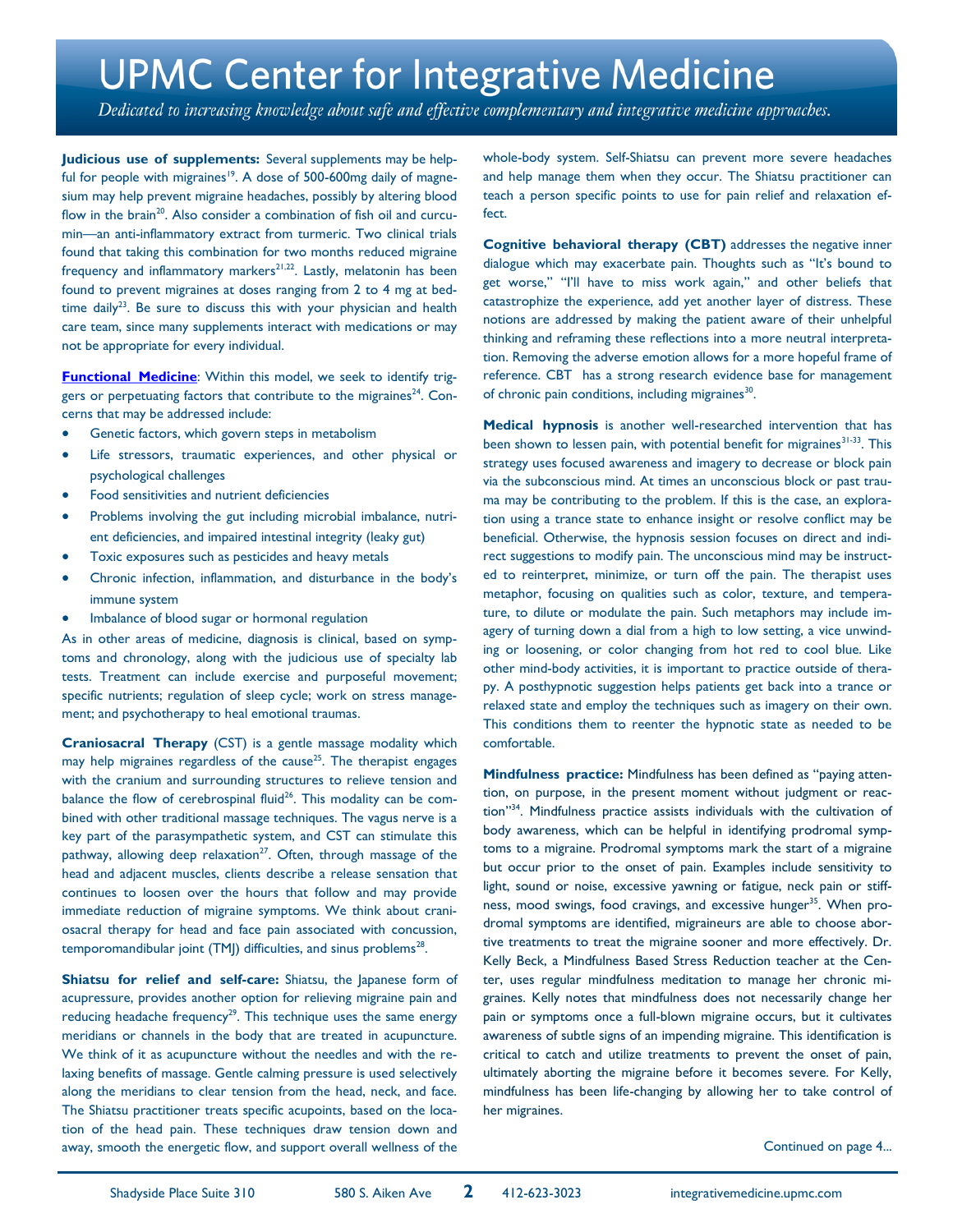Dedicated to increasing knowledge about safe and effective complementary and integrative medicine approaches.

### Events & Groups

#### **EXPERIENCE THE POSITIVE HEALTH EFFECTS OF TAI CHI**

*Would you like to improve your circulation, coordination, posture, balance, and strength*?

> If so, join Jon Wilson for Tai Chi classes at the **Center for Integrative Medicine!**

Classes are for beginners as well as those already familiar with the practice of Tai Chi. The curriculum is based on the Wu Style 16Posture Essential (Short) Form and is both accessible and beneficial to those of all fitness levels. The slow, deliberate Martial Art can aide stress and pain management by improving mind-body awareness, and re-training the body to relax while moving as well as standing. Wu Style Tai Chi relies on more naturally spaced stances and is well suited for those that have flexibility limitations or injuries to work around/recover from.



**Jon** is the Assistant Instructor at Steel Dragon Martial Arts in Lawrenceville. He also teaches an after-school Kung Fu program at Reserve Primary School in Shaler, as well as ongoing Tai Chi classes at Shepherd Wellness in Bloomfield, and community centered classes in Edgewood. He trains and teaches in several different styles of Kung Fu including: Wu Style Tai Chi Chuan, Ying Jow Kuen, and Xing-Yi Quan. In 2012, he became

the Senior Disciple of Chris Young under the Yin Cheng Gong Fa lineage.

### **Tuesdays Starting April 9th** 5:00 p.m. to 6:00 p.m. **\$15 drop-in**

Extensive research has been conducted around the benefits of Tai Chi, which include:

- improved balance and coordination
- decreased pain and limitations for individuals with arthritis
- improved flexibility and strength
- improvement in the heart and lung systems
- improved mood and sense of well-being

*Call the Center for Integrative Medicine at 412-623-1203 to reserve a spot and/or for more information.*

### **Conversations on Energy Medicine: Meridians & Vibrant Health**



**2nd WEDNESDAYS** Center for [Integrative Medicine](https://cloudgatepgh.us13.list-manage.com/track/click?u=ff7465b4e6ceb3386eeb71639&id=b1fa0f925b&e=eb32ba1b65)  **May 8th & June 12th** 2:00pm - 4:00pm **\$20 per session**

**By working with Energy Meridians we are able to maximize vibrant health in all phases of our life!**

 $\sim$  Practice working with your own Meridians for balancing health

 $\sim$  Energetic meditations for alignment of body, mind, & spirit ~ Ask questions you may have about Energy Work

*Kate Sherman* is the SHIATSU PRACTITIONER at UPMC Center for Integrative Medicine in Shadyside & Cloud Gate Pittsburgh. Her journey into Energy Medicine has included extensive training with various Shiatsu Masters including; Stephanie Ulmer, AOBTA, Pauline Sasaki, the founder of Quantum Shiatsu, Suzanne Yates, of Wellmother Shiatsu, UK, & Winter Jade Forest of Zen Shiatsu Chicago. Additionally, Kate holds a Master's Degree in



Counseling Psychology from Chatham University. With over 10 years of clinical experience in the field of Energy Medicine, Kate brings a wealth of knowledge & experience to her practice and teachings.

Questions: 412-327-5719 (call or text) Pre-registration requested, Drop ins welcome!



### **Ayurveda and Sex: How To Stoke The Fires! Monday, May 13th, 2019 ~ 6:00pm – 7:30pm ~ \$10.00**

Center for Integrative Medicine Classroom



Having a healthy libido is vital to a happy life. A robust libido is not just great for sex; it plays an important role in our mental health, fuels creativity, and passion and can make us feel younger and more alive, even in our later years. There are a number of lifestyle factors that affect the libido, and many of the choices you make on a daily basis either stoke the fire or douse the flames. Come learn safe, effective and natural ways to increase your libido with Kerry Harling, Ayurveda Practitioner.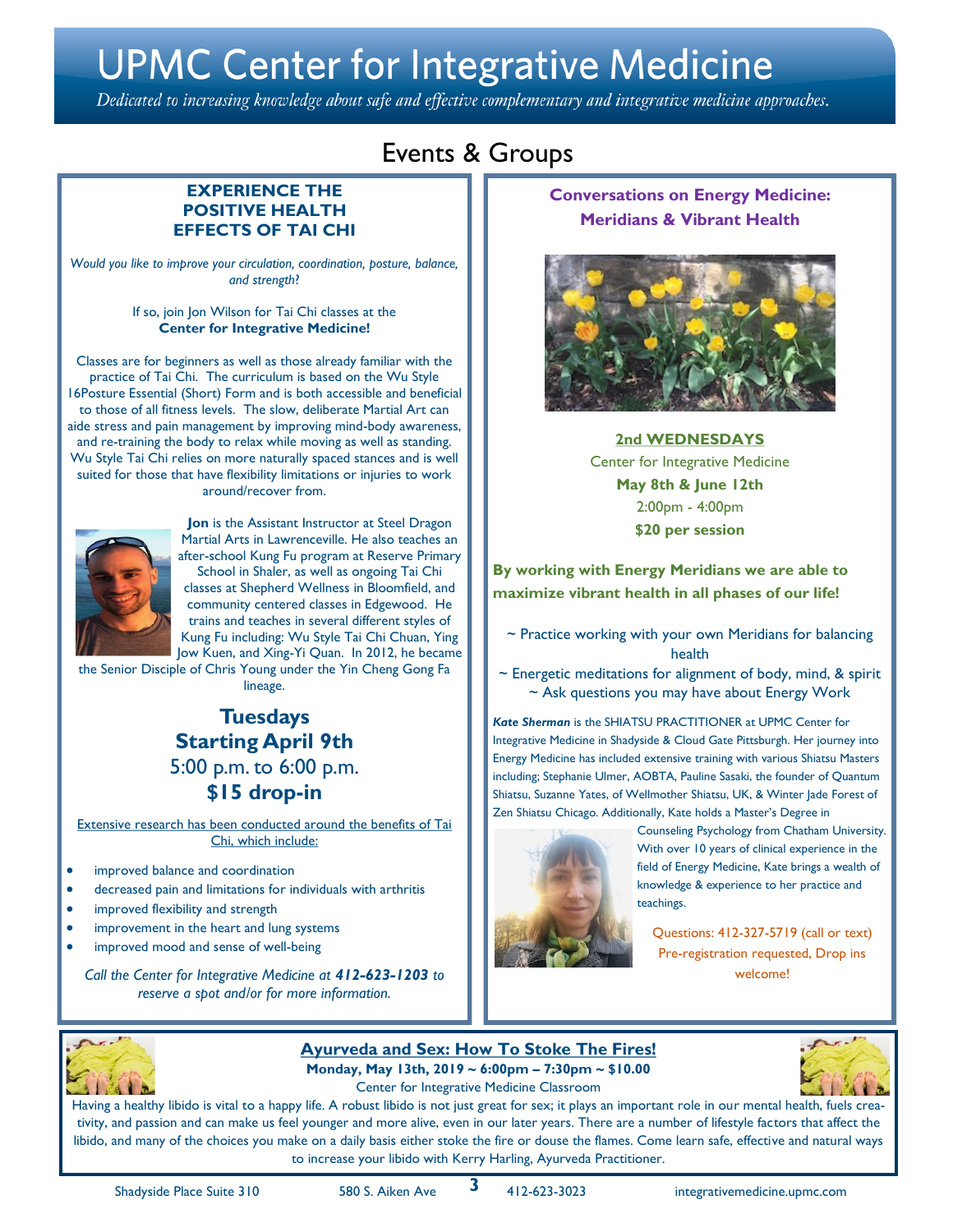Dedicated to increasing knowledge about safe and effective complementary and integrative medicine approaches.

#### **Integrative Management of Migraines**

*Continued from page 2...*

**Conclusion:** We find the combination of traditional medical approaches, lifestyle modification, and complementary therapies to be helpful for our patients with migraines and other headache difficulties. When considering where to start, it's important to include self-management in the toolkit, particularly around lifestyle, diet, stress management, and exercise. Any other treatments, when added in, are likely to have a stronger and more lasting benefit. Commonly, people will find the greatest benefit from a combination of approaches, as illustrated in this account by the Center's Medical Director, Ronald Glick, MD.

After a year of preparations for a 4-day hike, I found myself asleep in a tent at the foot of the White Mountains of New Hampshire. Having had 6 migraines in my life and entering my 7<sup>th</sup> decade, I was due. When the headache started, I knew what was coming. After raiding the first aid kit for ibuprofen, with the headache continuing to escalate, I began to panic. The fact that the prior headaches were all time-limited, didn't stop my catastrophizing, with thoughts including: "The campfire has given me carbon monoxide poisoning; this is never going to go away; I'll be a mess for the whole hike." Between meds finally kicking in, self-CBT, self-Shiatsu, and meditation, after 3 hours I got back to sleep and awoke with the pain a not so distant memory.

| <b>ZUI 7 CIASSES AL LIIE OI I'IU UEIILEI IUI IIILE EI ALIVE I'IEUILIIIE</b> |               |                                                |       |                      |
|-----------------------------------------------------------------------------|---------------|------------------------------------------------|-------|----------------------|
| Tuesdays starting 4/9                                                       | $5:00-6:00$   | Positive Effects with Tai Chi                  | \$15  | <b>Jon Wilson</b>    |
| Wednesdays 5/8-6/26                                                         | $6:30-9:00$   | Mindfulness-Based Stress Reduction (8 classes) | \$325 | Carol Greco, PhD     |
| Wednesday 5/8                                                               | $2:00-4:00$   | <b>Conversations on Energy Medicine</b>        | \$20  | <b>Kate Sherman</b>  |
| Monday 5/13                                                                 | $6:00 - 7:30$ | Ayurveda and Sex: How To Stoke The Fires!      | \$10  | <b>Kerry Harling</b> |
| Wednesday 6/12                                                              | $2:00-4:00$   | <b>Conversations on Energy Medicine</b>        | \$20  | <b>Kate Sherman</b>  |

### **2019 Classes at the UPMC Center for Integrative Medicine**

In Judeo-Christian culture, the performance of good deeds is one of our main tasks in life. In Jewish scripture, an anonymous donation is among the highest forms of good deeds or *mitzvot* a person can do.

The Center for Integrative Medicine and the Shadyside Hospital Foundation gratefully acknowledge the generous donation of an anonymous contributor. Karl Holtzer, MD is a pediatrician and functional medicine physician. This grant will provide support to offset costs over 1 year for consultation and management by Dr. Holtzer for children, adolescents, and young adults (ages 3-24) with autistic spectrum disorder.

If you would like to support this or any of the programs at CIM, please contact <https://shadysidehospitalfoundation.org/>. Your generosity will help us continue our mission of extending the benefits of integrative therapies to patients and families with limited means.

#### **UPMC Center for Integrative Medicine Team** Neal Ryan, MD, *Director* Ronald Glick, MD, *Medical Director* Barbara Ivanko, LCSW  *Psychotherapist, Yoga Instructor* **Practitioners** Kelly Beck, PhD

 *Administrative Manager* Kathy Hecht  *Administrative Assistant* Rhonda Mason  *Administrative Assistant*  Heather Vardzel  *Administrative Assistant* **Research** Carol Greco, PhD  *Research Director, Associate Professor of Psychiatry, Certified MBSR Instructor* Christine McFarland *Research Coordinator* Anya Novikova

 *Research Assistant*

**Administration** Brittany Kail, BSBA

 *MBSR Instructor* Sari Cohen, ND  *Naturopathic Doctor* Deborah Grice Conway, PhD  *Psychotherapist* Dinnie Goldring, LCSW  *Meditation Instructor* Karen Harling *Ayurveda Practitioner* Karl W. Holtzer, MD, MS  *Functional Medicine Physician*

John Laird, ND  *Naturopathic Doctor* Jessie V. Larson, LMT  *Massage Therapist* Khara Lucius, ND *Naturopathic Doctor* David Lesondak, BCSI *Structural Integrator, Myofascial Specialist* Dan Miller, DC  *Chiropractor* Angie Phares, PA  *Heath Coach*

LuAnn Scarton, RDN, LDN, CLT *Registered Dietitian Nutritionist*  Kate Sherman, LPC, MSCP  *Shiatsu Massage Therapist* Erin Simon, LMT, LLCC  *Massage Therapist* Tricia Smith, LAc, MAc  *Acupuncturist* K.K. Teh, LAc, MAc  *Acupuncturist/Chinese Herbalist* Alicja W. Walczak, MS, CRS  *Biofeedback, Yoga Instructor*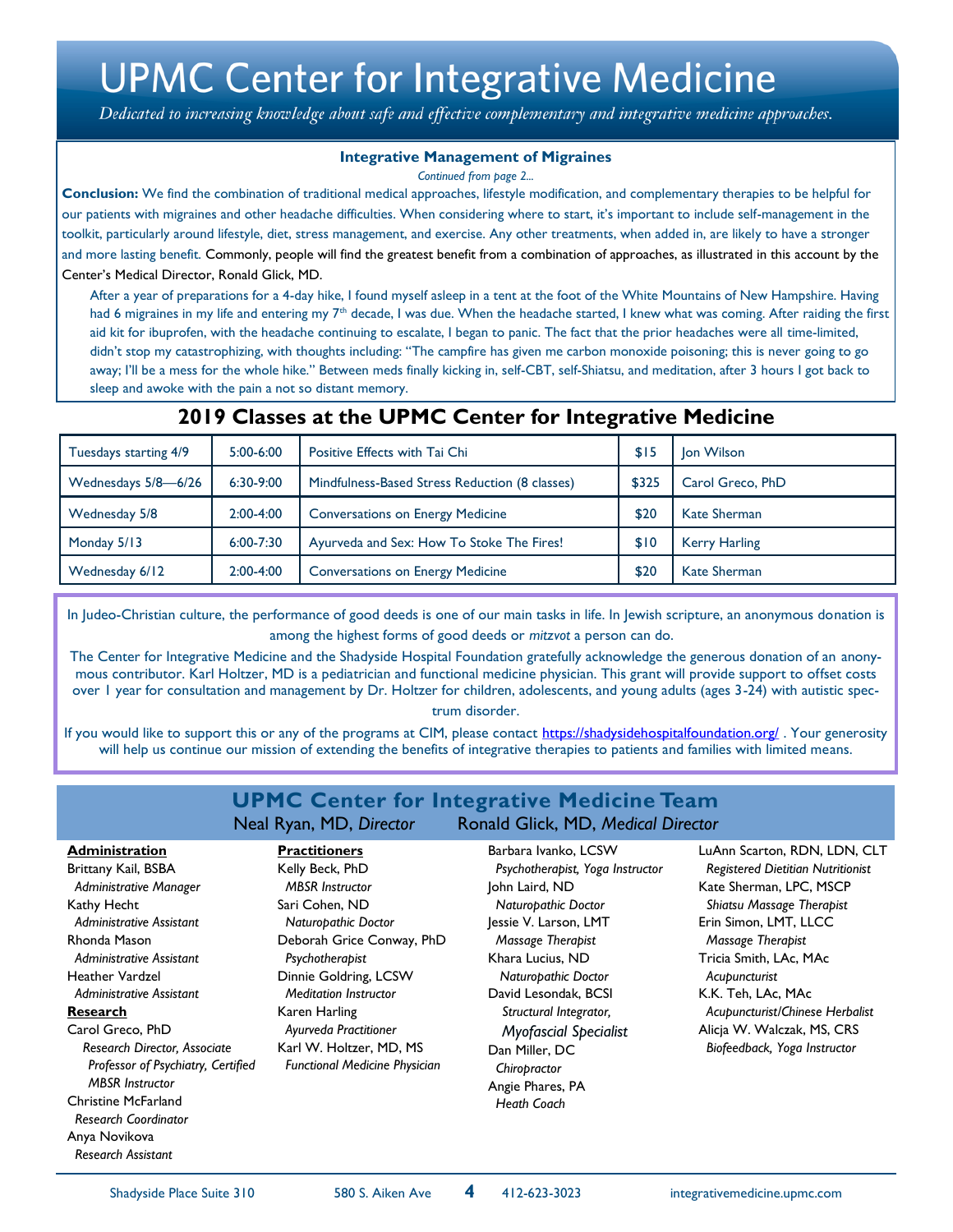Dedicated to increasing knowledge about safe and effective complementary and integrative medicine approaches.

### **References: from Article** *Integrative Management of Migraines*

#### **References:**

- 1. Woldeamanuel YW, Cowan RP. Migraine affects 1 in 10 people worldwide featuring recent rise: A systematic review and meta-analysis of community-based studies involving 6 million participants. *Journal of the neurological sciences.* 2017;372:307- 315.
- 2. Foundation AM. American Migraine Foundation-Lifestyle changes. Accessed 2019; [https://americanmigrainefoundation.org/](https://americanmigrainefoundation.org/resource-library/understanding-migraineheadache-hygiene-what-is-it/) [resource-library/understanding-migraineheadache-hygiene-what-is-it/.](https://americanmigrainefoundation.org/resource-library/understanding-migraineheadache-hygiene-what-is-it/)
- 3. Zhang Y, Dennis JA, Leach MJ, et al. Complementary and Alternative Medicine Use Among US Adults With Headache or Migraine: Results from the 2012 National Health Interview Survey. *Headache.* 2017;57(8):1228-1242.
- 4. Wells RE, Bertisch SM, Buettner C, Phillips RS, McCarthy EP. Complementary and alternative medicine use among adults with migraines/severe headaches. *Headache.* 2011;51(7):1087-1097.
- 5. Rhee TG, Harris IM. Reasons for and perceived benefits of utilizing complementary and alternative medicine in U.S. adults with migraines/severe headaches. *Complementary therapies in clinical practice.* 2018;30:44-49.
- 6. Andrasik F. Biofeedback in headache: an overview of approaches and evidence. *Cleveland Clinic journal of medicine.* 2010;77 Suppl 3:S72-76.
- 7. Kropp P, Meyer B, Meyer W, Dresler T. An update on behavioral treatments in migraine current knowledge and future options. *Expert review of neurotherapeutics.* 2017;17(11):1059-1068.
- 8. Linde K, Allais G, Brinkhaus B, et al. Acupuncture for the prevention of episodic migraine. *The Cochrane database of systematic reviews.* 2016(6):Cd001218.
- 9. Vickers AJ, Cronin AM, Maschino AC, et al. Acupuncture for chronic pain: individual patient data meta-analysis. *Archives of internal medicine.* 2012;172(19):1444-1453.
- 10. Zhou L, Chen P, Liu L, et al. Systematic review and meta-analysis of traditional Chinese medicine in the treatment of migraines. *The American journal of Chinese medicine.* 2013;41(5):1011-1025.
- 11. Shan CS, Xu QQ, Shi YH, Wang Y, He ZX, GQ Z. Chuanxiong Formulae for Migraine: A Systematic Review and Meta-Analysis of High-Quality Randomized Controlled Trials. *Front Pharmacol* 2018(9):589.
- 12. Wang DN, Chen BT, Zhou YL. [Study on ultrastructure of platelets in migraine patients with blood stasis type]. *Zhongguo*  Zhong xi yi jie he za zhi Zhongguo Zhongxiyi jiehe zazhi = Chinese journal of integrated traditional and Western medicine. 1995;15 (12):716-718.
- 13. Alstadhaug KB. Histamine in migraine and brain. *Headache.* 2014;54(2):246-259.
- 14. Merikangas KR, Stevens DE, Merikangas JR, et al. Tyramine conjugation deficit in migraine, tension-type headache, and depression. *Biological Psychiatry.* 1995;38(11):730-736.
- 15. Krymchantowski AV, da Cunha Jevoux C. Wine and headache. *Headache.* 2014;54(6):967-975.
- 16. Zis P, Julian T, Hadjivassiliou M. Headache Associated with Coeliac Disease: A Systematic Review and Meta-Analysis. *Nutrients.* 2018;10(10).
- 17. Millichap JG, Yee MM. The diet factor in pediatric and adolescent migraine. *Pediatric Neurology.* 2003;28(1):9-15.
- 18. Slavin M, Ailani J. A Clinical Approach to Addressing Diet with Migraine Patients. *Current Neurology & Neuroscience Reports.*  2017;17(2):17.
- 19. D'Onofrio F, Raimo S, Spitaleri D, Casucci G, Bussone G. Usefulness of nutraceuticals in migraine prophylaxis. *Neurological*  sciences : official journal of the Italian Neurological Society and of the Italian Society of Clinical Neurophysiology. 2017;38(Suppl 1):117-120.